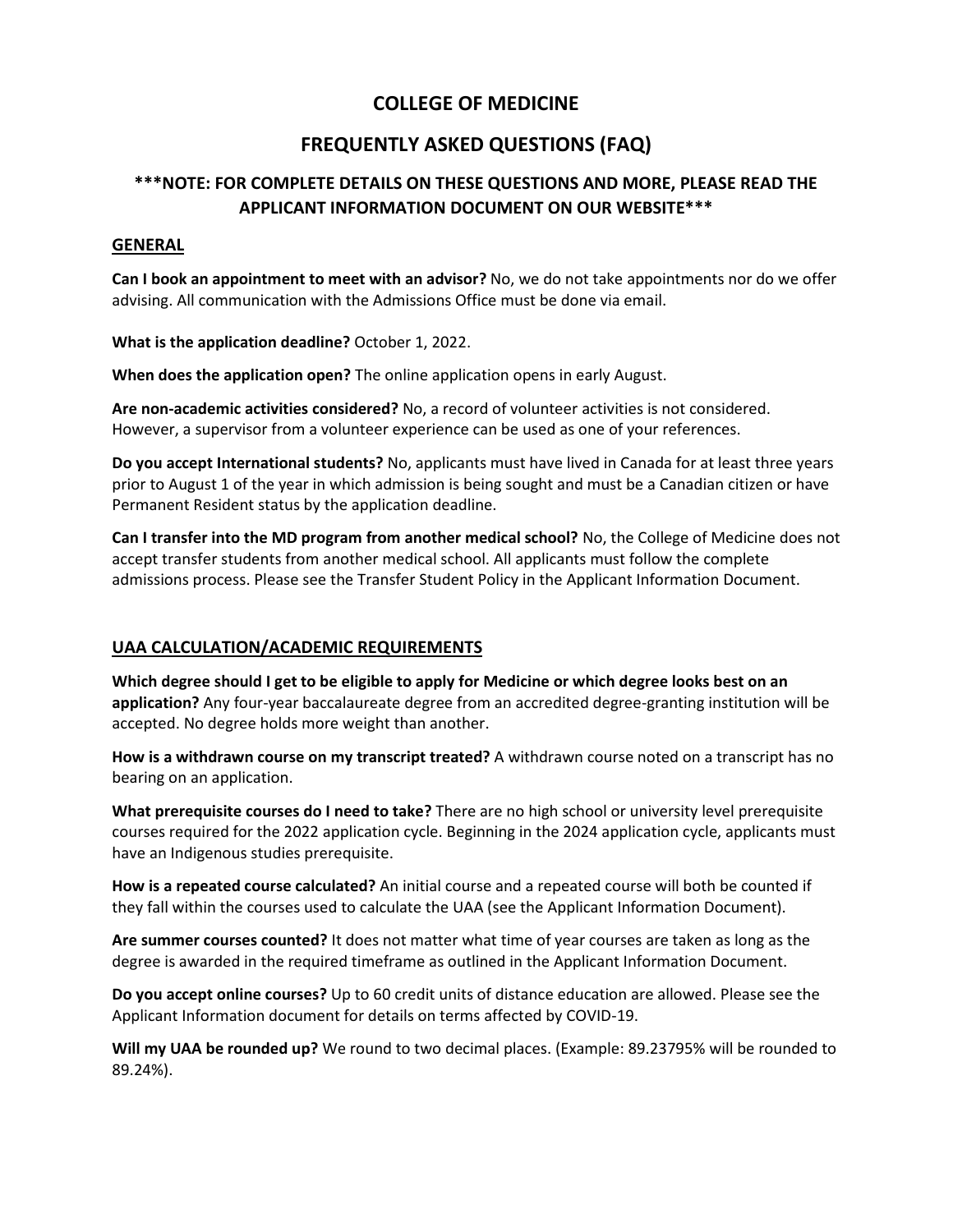**What if my school uses letter grading?** Calculation of the university academic average (UAA) is done in percentages (%). Where transcripts have results in other than %, conversion to % will be done. For more information go to [Conversion Scale.](https://medicine.usask.ca/documents/Admissions/grade-conversion-scales.pdf)

**Do I need to carry a full course load?** Applicants are highly encouraged to take a full course load (30 CU) for at least one year within the last three years of study to demonstrate their ability to withstand the rigors of our medical program.

**If I take extra classes to increase my average will they count towards my UAA?** No, courses taken after the awarding of a degree will not count towards your UAA unless they result in an additional degree being awarded prior to application.

**Do you accept WES or IQAS evaluations?** No.

**Are pass/fail courses considered in the UAA calculation?** Up to 60 credit units are considered. See Applicant Information document for more details.

**Is a Master's degree or PhD considered?** Yes, please see Graduate Students in the Academic Requirements section of the Applicant Information document for more information.

**Will my foreign degree be acceptable?** Any inquiry pertaining to the review and evaluation of a foreign transcript (not including American institutions) must be accompanied by a valid MCAT result (test written no earlier than January 2019). The review may take weeks to process so the transcripts must be received at least two months prior to the application deadline.

**How will the new UAA be calculated?** Please see the New University Academic Average (UAA) Calculation section on the website.

### **RESIDENCY**

**Can I apply if I am new to Canada?** Applicants must have lived in Canada for at least three years prior to August 1 of the year in which admission is being sought. All applicants must be a Canadian citizen or have Permanent Resident status by the application deadline.

### **MCAT**

**What is the last MCAT testing date you will accept?** The MCAT must be written prior to the application deadline.

**What is the minimum MCAT score requirement?** For each application cycle, the Admissions Committee will review all of the MCAT scores and set the minimum overall scores and MCAT section scores, for the current cycle. For application in 2022 for entry 2023, no minimum MCAT section or total score will be required. However, it is important to note that for the last three admissions cycles, the Admissions Committee removed applicants from further consideration for an interview offer if their total MCAT score was less than 492 and/or their minimum section score(s) were less than BBFL 123; CARS 122; CPBS 123; PSBB 123.

**If I have written more than one MCAT, which score is used?** Only the most recent MCAT score is used.

**Am I required to release my scores during the dates listed on the website even if I have already released them?** Yes! Only scores released during the stated time period outlined in the Applicant Information document will be considered.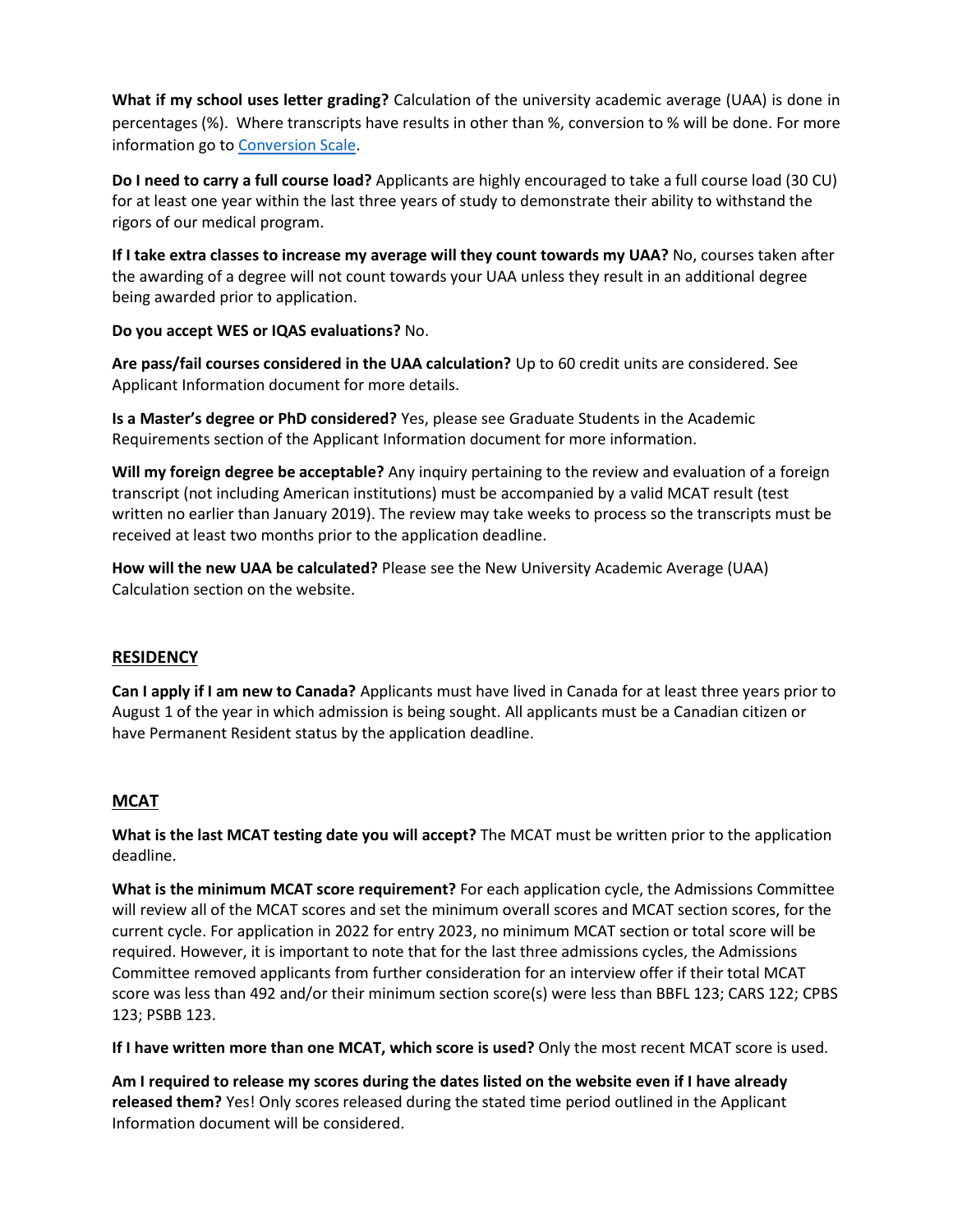**What is the earliest MCAT result accepted?** The earliest accepted scores for application 2022 are from January 2019.

#### **TRANSCRIPTS**

**Will the office confirm with me when they have received my transcripts?** No. You must upload a copy of your official transcript(s) to your application. You will be notified through your application when official transcripts are required to be sent.

**Do I need to submit a transcript from a foreign school even if I only attended one semester there?** Yes, you must upload a copy of your official transcript(s) to your application. You will be notified through your application when official transcripts are required to be sent.

**If I received transfer credits on a transcript from another institution I attended, do I still need to submit the transcript for the institution I was granted transfer credit for?** Yes.

**Can I mail my official transcripts myself?** Official transcripts must be sent directly from the institution to our office. Transcripts that have passed through an applicant's hand are deemed to be unofficial and will not be accepted even if they are sealed.

**Do applicants who re-apply need to submit transcripts again?** Yes, all transcripts (other than USASK transcripts) will need to be uploaded to the application system each new application cycle.

#### **ONLINE APPLICATION**

**After I submit my application, can I log back in to make changes?** No, once you have submitted the application you cannot log back in and make any changes. Any changes to the information you have provided in your application will need to be emailed to the Admissions Office at [med.admissions@usask.ca.](mailto:med.admissions@usask.ca)

**How can I upload my documents?** Once you have submitted your application and paid the application fee, you can then log back into your account to upload your required documents in the Supplemental Items section.

**How can I track the status of my application?** You may log into your application to track the status of your application and to see if you have any outstanding documentation.

**What do I do if I lost/forgot my password and am unable to log in to complete my application?** Follow the prompts on the application site for login issues.

**How will the Admissions Office communicate with me throughout the application cycle?** All communication from the Admissions Office will be sent via email.

#### **REFERENCES**

**Do my referees need to submit a letter?** No, we do not accept reference letters.

**Will the Admissions Office approve my referees prior to submitting them?** No, we will not confirm suitability of specific referees. It is up to the applicant to determine which referees would be most appropriate based on the criteria we have outlined in the Applicant Information Document.